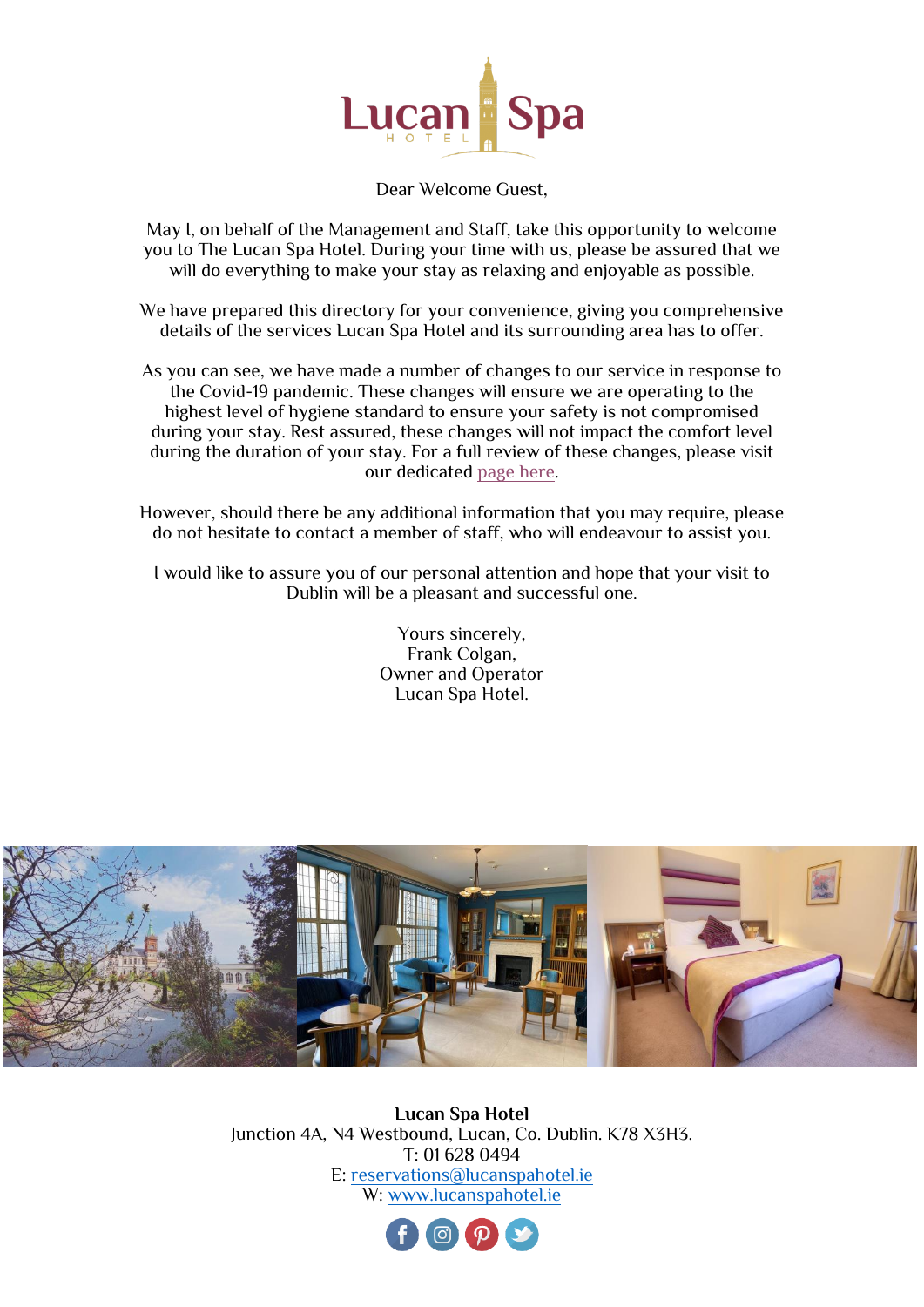

# **Breakfast**

Breakfast is served in the beautiful surrounds of our Hanora D' Restaurant, located beside the main reception desk. During Covid-19 safety measures, guests will be greeted and seated by a member of staff and breakfast will be served by hotel staff *only.* Guests are asked to adhere to all social distancing and safety protocol.

## **Serving Times**

Sunday 8.00am – 11.00am.

Monday – Saturday: 7.00am – 10.30am.

### **Breakfast Menu**

[Click here to view our Breakfast Menu.](https://lucanspacms01.cms.netaffinity.io/cmsFiles/lucan_spa_hotel_breakfast_menu.pdf)

Should you have any special dietary requests, feel free to have a word with our breakfast supervisors, they will be happy to help you. A Continental Breakfast is available for guests requiring a breakfast before 7.00am.



## **Lunch**

A daily lunch menu is served in the Hanora D' Restaurant each day from 12 noon. Our Daily offering of freshly carved Roast Joint of the Day and a Selection of our Chef's Daily Specials are available, along with freshly prepared sandwiches, salads and rolls.

## **Serving Times**

Monday – Saturday: 12.00pm – 3.00pm. Sunday: 12.00pm – 5.00pm.



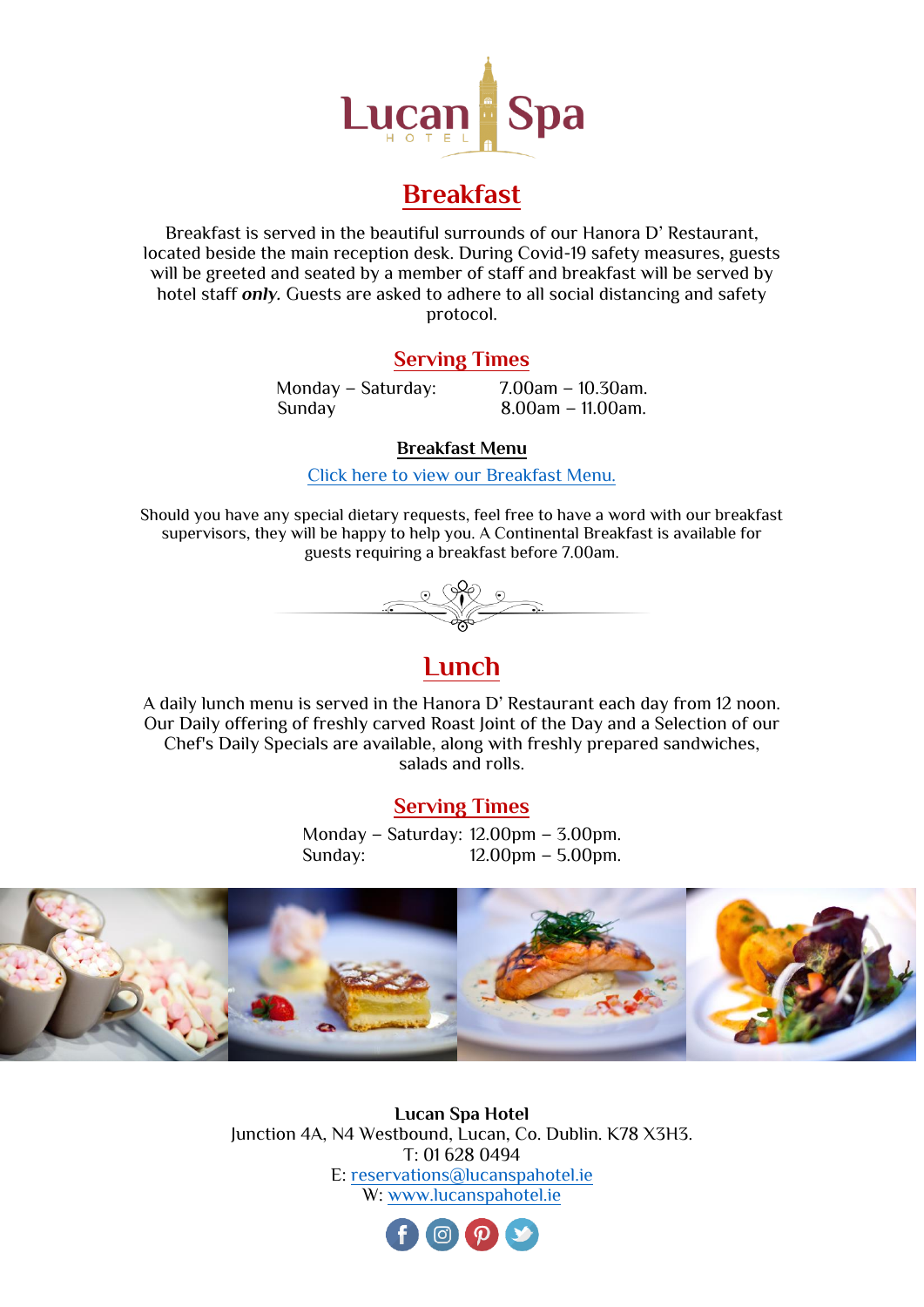

# **Dining Menu**

The Lucan Spa Hotel is delighted to launch our Universal Menu served Monday - Saturday from 12.00pm - 9.30pm. In line with all social distancing and Covid-19 protocols, table bookings are essential at this time. Please call us on 01 628 0494 to book a table. You can also request a table booking by filling out the online form here.

Our Dining Menu will be served in our Ballyneety Bar, located just off the lobby and houses a collection of original artworks depicting the Battle of the Ballyneety. It offers a great place to meet with friends for a coffee and snack, designed as a lively traditional Irish pub where a warm welcome and a friendly smile await you. With a popular bar menu brimming with delicious food enjoyed by guests and locals alike, it is the perfect place to have a pint of Guinness over a light bite and unwind at the end of your day

| The Ballyneety Bar and Hanora D' Restaurant are open: |                                    |  |
|-------------------------------------------------------|------------------------------------|--|
| Monday - Thursday                                     | $3.00pm - 10.00pm$                 |  |
| Friday - Saturday                                     | $3.00 \text{pm} - 10.00 \text{pm}$ |  |
| Sunday                                                | $5.00 \text{pm} - 10.00 \text{pm}$ |  |
|                                                       |                                    |  |

#### **Covid-19 Protocol**

- All physical menus in dining areas will be sanitised after each use, with QR codes also in place for guests to view menus safely on their phone or tablet devises.
- During this time, in accordance with the social distancing practice mentioned above, seating areas and tables will be more spaced out. Guests will be recommended to space themselves out more where such seating is fixed.
	- We are providing table service only for breakfast, lunch and dinner service.
- For all dining experiences, pre-booking is essential. Please dial 0 on your telephone to book a table with our reception team.
	- Please note that during the Covid-19 pandemic, serving times can change as per government and hotel policies on a regular basis. For up-to-date opening hours, please consult our reception desk by pressing 0 on your in-room telephone.



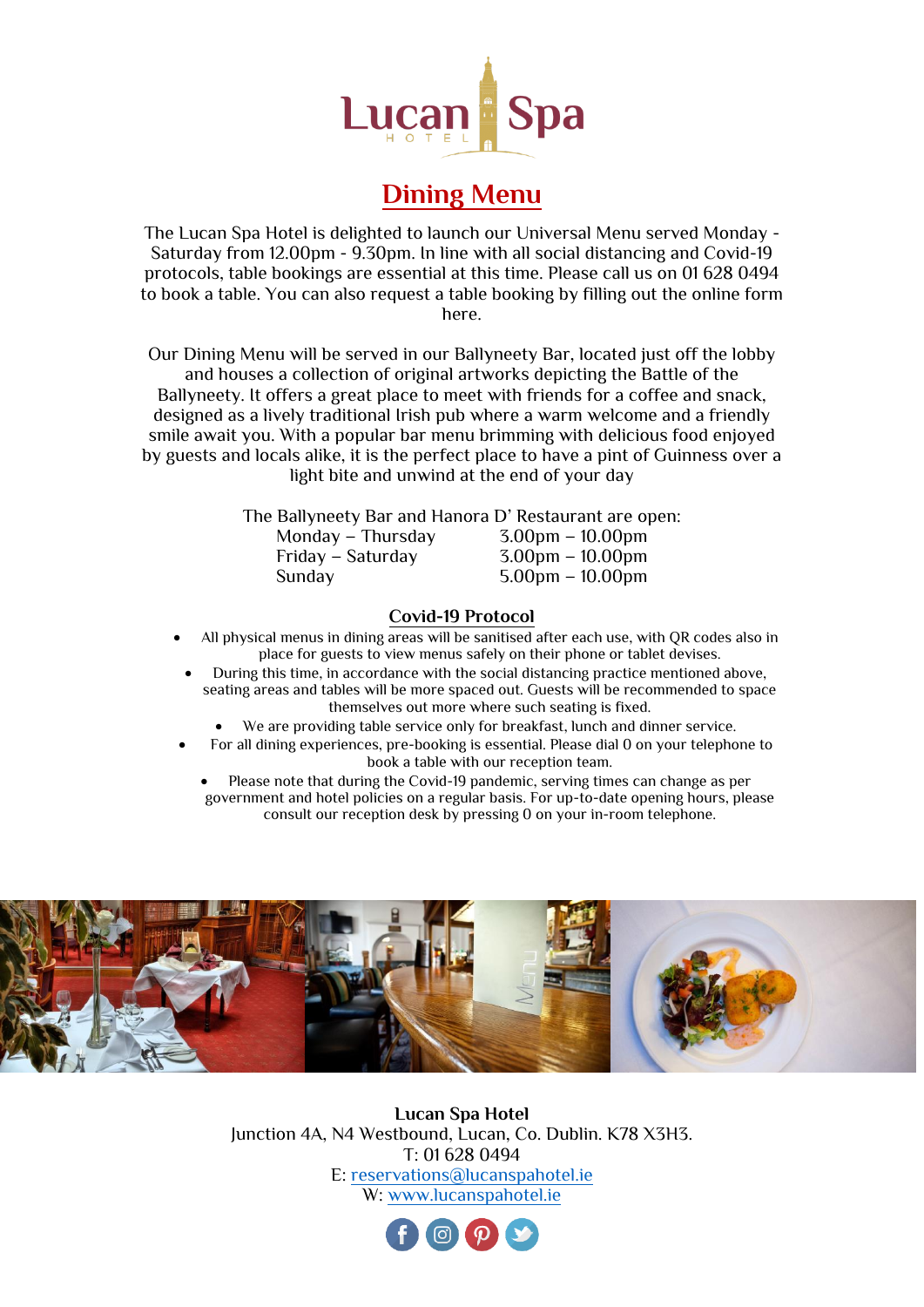

# **Facilities at the Lucan Spa Hotel**

Our aim at the Lucan Spa Hotel is to ensure your stay is as comfortable and as pleasant as we can possibly make it. To help achieve this we offer a wide variety of services which are listed below.

**Cots**

Cots are available by request. If you require one, please contact our reception desk who will be delighted to organise it for you.

### **Room Service**

#### [A room service menu is available.](https://www.lucanspahotel.ie/cmsFiles/ballyneety_bar_food_menu_2021-min.pdf)

A Continental or Full Irish Breakfast is available through Room Service from Monday to Saturday but must be ordered the night before. To Order Room Service, please dial "0" and we will connect you to the relevant department. There is a room service charge of €10.00 per tray.

*\*Please note that room service is subject to availability and cannot be guaranteed during peak hours.* 

#### **First Aid**

Please call reception for all first aid needs, regardless how small. If a doctor is required, we will arrange this on your behalf.

#### **Morning Wake-Up Calls**

To book an alarm call for your room contact reception on "0"

#### **Laundry**

Laundry Services are available from Monday to Friday. Please see the price list in this Information booklet for further details on this service.

#### **Conferences**

The meeting rooms and conference venues in the Lucan Spa Hotel are as individual as you are. They come in various sizes and styles to suit a variety of occasions. Our conference facilities can accommodate up to 400 guests and provide them with the latest equipment for audio-visual presentations.

#### **Weddings**

From the beautiful Boyne Suite to the inspired menus to the stylish décor, no other wedding venue in Dublin boasts such a legacy of romance, style, elegance and beauty. Steeped in romantic history from the 17th century, Lucan Spa Hotel now marries old world elegance with modern beauty and provides the ideal wedding venue for your perfect day. Click [here to download our Wedding](https://www.lucanspahotel.ie/cmsFiles/lucan_spa_hotel_wedding_brochure.pdf)  [Brochure.](https://www.lucanspahotel.ie/cmsFiles/lucan_spa_hotel_wedding_brochure.pdf)

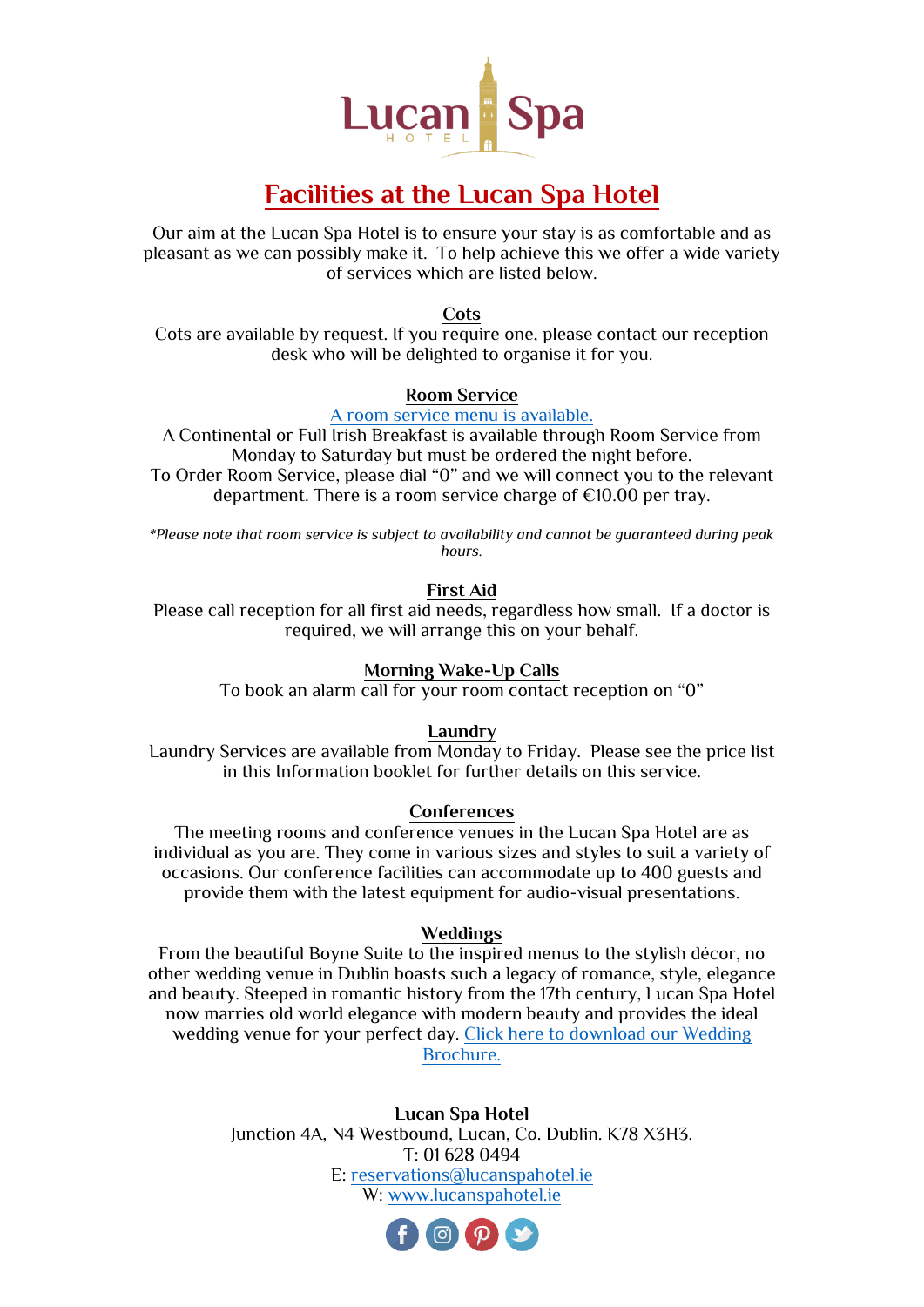

#### **Telephones**

To make an external call, please dial "9" followed by the area code and number. Please see the price list below for further information on this service.

## **International Telephone Codes**

When phoning outside the Republic of Ireland, please use the following codes:

| United Kingdom | 0044  | France | 0033 |
|----------------|-------|--------|------|
| Germany        | 0049  | ltaly  | 0039 |
| Portugal       | 00351 | Spain  | 0034 |
| Switzerland    | 0041  | USA    | 001  |
| Australia      | 0061  |        |      |

Use the relevant country code; drop the "0" of your area code, followed by your area code, then the telephone number.

## **Frequently Used Telephone Numbers**

#### **Airline Ticket Offices Buses**

Aer Lingus: 0818 365 000 Dublin Bus: 01 873 4222<br>
Ryanair: 1520 444 004 Bus Eireann: 1850 836

Bus Eireann: 1850 836 611 British Airways: 1890 626 747 Airport Hopper: 086 023 4620

Irish Ferries: 0818 300 400 Dublin: 01 410 0700 Stena Sealink: 01 204 7777 Cork: 021 425 5100

Dublin: 01 814 1111 Limerick: 061 317 522 Cork: 021 431 3131 Shannon: 061 712 000 **Irish Rail** Belfast: 0044 28 9448 4848 Information: 01 836 6222

## **Car Ferry Tourist Offices**

Galway: 091 537 700 **Airports** Wexford: 053 912 3111

#### **Taxis:**

Please phone reception on "0" if you wish to book a taxi, we will be delighted to assist you

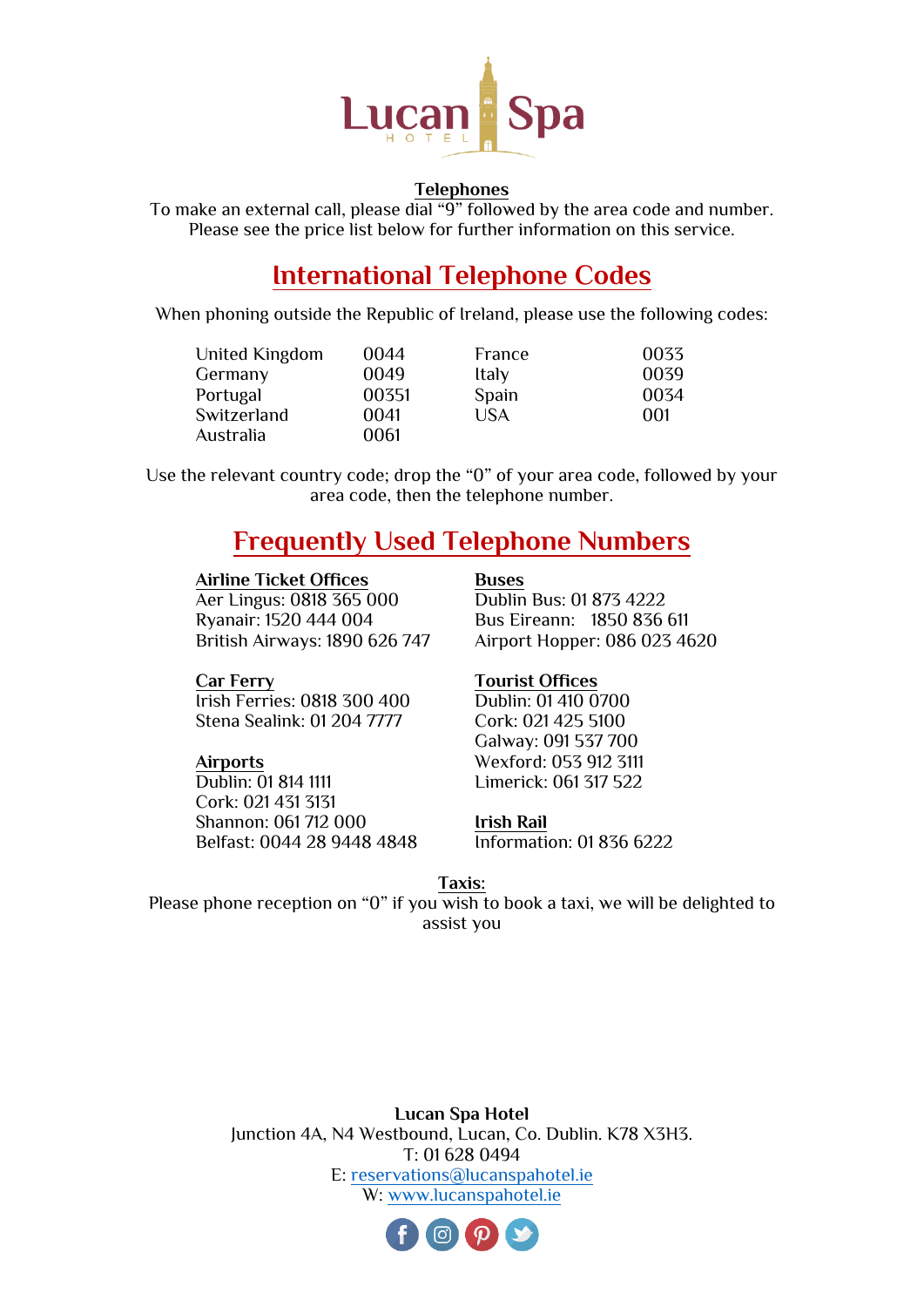

# **Public Buses**

#### **Airport Hopper:**

The [Airport Hopper](https://airporthopper.ie/) takes the stress out of airport travel. The service brings guests to and from the airport. Both stops are only 200m from the hotel and the service runs every two hours. Please ask at reception for an up-to-date timetable.

### **Bus Eireann (To the West):**

The bus-stop is located just outside the hotel main gate. Times vary according to each bus company [\(Bus Eireann,](https://www.buseireann.ie/inner.php?id=406) [City Link](https://www.citylink.ie/) and Go [Bus\)](https://gobus.ie/).

#### **Dublin Bus (To City Centre):**

The bus-stop into Dublin City Centre is on the opposite side of the dual carriageway opposite the Maxol Garage (stop 3949). From exiting the main gates at the hotel complex, follow the path to the right and take the steps down under the bridge. The bus-stop for into town is roughly 100 metres to the left after the steps

> The following routes service the hotel: [C3](http://www.dublinbus.ie/Global/FaresAndTickets/C3%20Timetable.pdf) & [C4.](http://www.dublinbus.ie/Global/FaresAndTickets/C4%20Timetable.pdf) Buses usually run from approximately 6.30am – 11.30pm.

#### **A Nitelink Service is available from:**

Monday - Sunday from 12am – 4.00am leaving every hour. Please use [route C6.](http://www.dublinbus.ie/Global/FaresAndTickets/C6%20Timetable.pdf)

Remember Reception is on hand at all times should you require any assistance.

## **Mass Times**

**St. Mary's Church (Catholic), Lucan** Saturday Vigil: 6.30pm Sunday: 8.45am, 9.45am, 11.00am 12.15pm, 7.00pm

**St. Patrick's Church (Catholic), Esker** Saturday Vigil: 7.00pm Sunday: 9.00am, 10.30am, 12.00pm.

**St. Andrew's Church (Church of Ireland), Lucan.** Sunday: 9.00am, 10.00am 3.30pm (First Sunday of Month) Wednesday: 10.00am

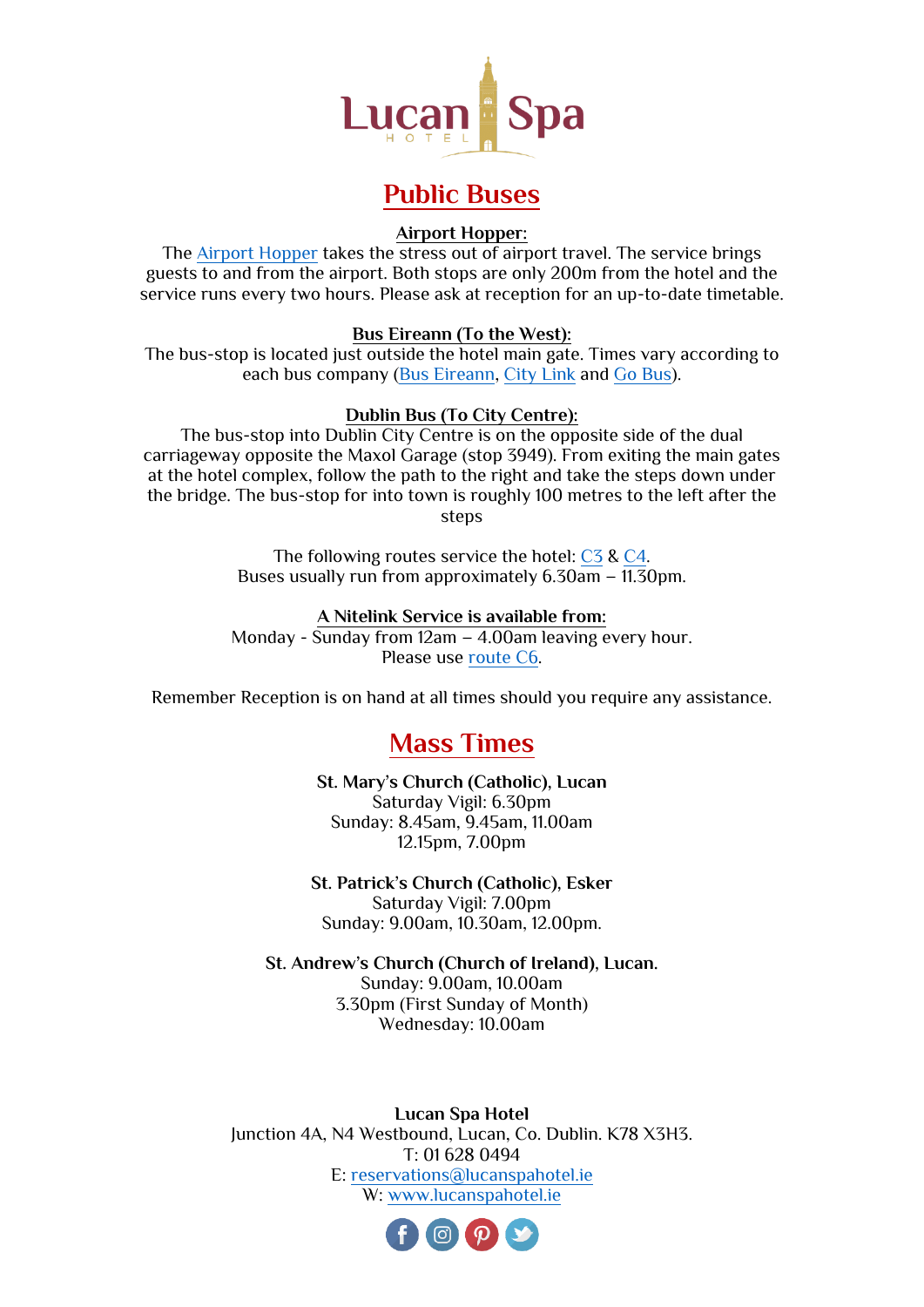

# **Laundry Prices**

| <b>Item</b>          | Price |
|----------------------|-------|
| <b>Trousers</b>      | €3.50 |
| Jeans                | €4.00 |
| <b>Shirts</b>        | €3.00 |
| Underwear (per item) | €1.50 |
| Socks (per pair)     | €1.50 |
| T-shirt              | €2.50 |
| Overalls             | €4.50 |
| lacket               | €6.00 |



**Please ask at reception for a laundry bag to put your Laundry in, it will be returned to you as quickly as possible.**

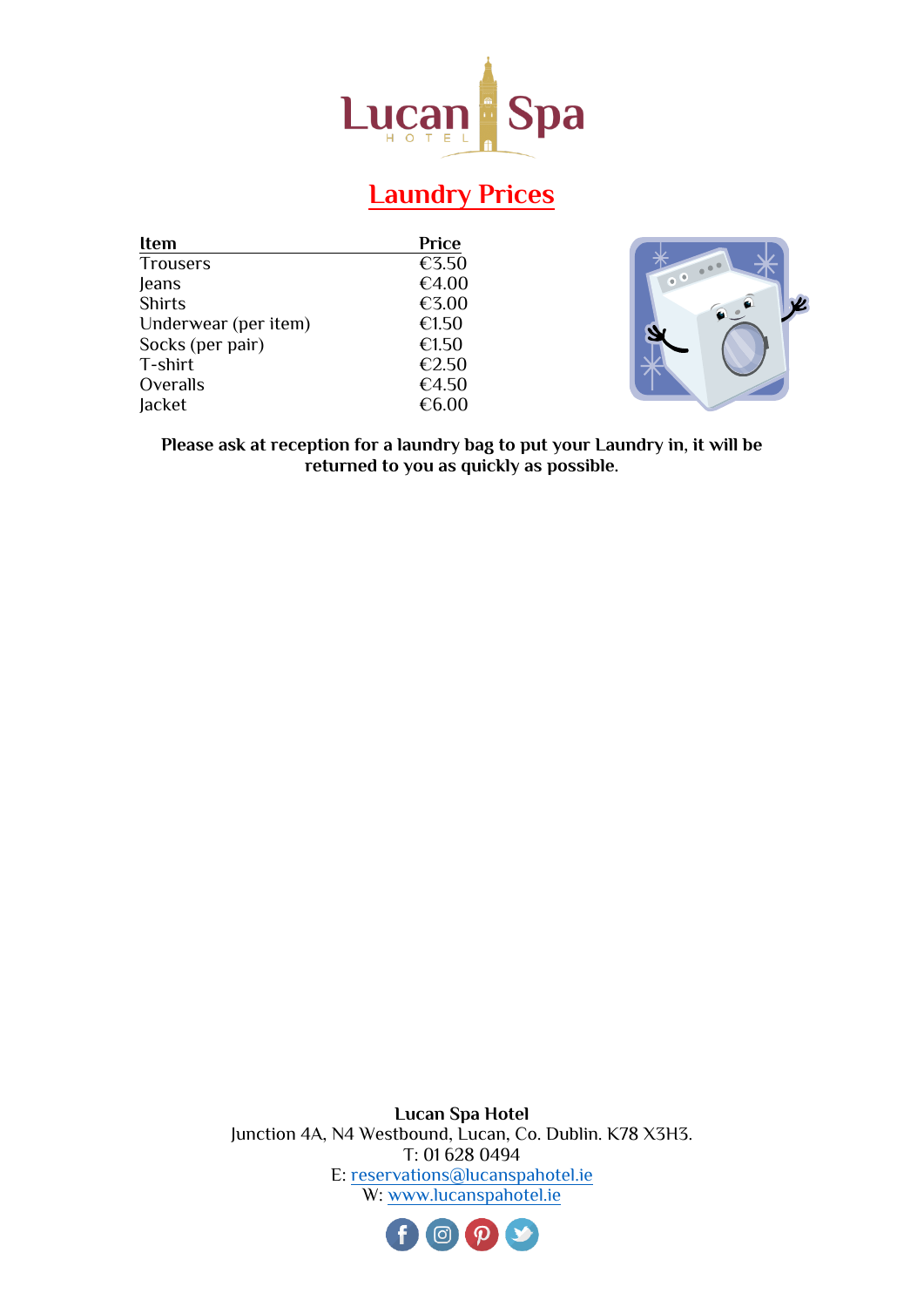

# **Internet Use at The Lucan Spa Hotel**

All guest bedrooms at The Lucan Spa Hotel offer complimentary wireless internet use. Our wireless internet is provided by [Virgin Wi-Fi,](https://www.virginmedia.ie/customer-support/support-by-products/broadband/wifi/) Ireland's number one provider of public wireless internet. Our wireless internet offers customers both speed and reliability to surf the web, check emails or finish working on that important presentation.

To access the wireless internet, please follow the following steps:

- 1. Enter the settings on your mobile device, or click the wireless internet icon at the bottom right of your laptop screen.
- 2. Ensure the wireless internet is turned on for your device. Choose the option "Virgin Wi-Fi" to access the hotel's Wi-Fi internet.
- 3. Mobile devices will be re-directed to a log-in landing page within a few seconds of selecting the "Virgin Wi-Fi" option. While at this page, select GO. For laptop users, please click on your internet browser tab to achieve the re-direction onto the Virgin Wi-Fi homepage\*.
- 4. You are now online.

\*Virgin Wi-Fi follows EU protocol on public Wireless Internet providers and therefore requires each user to set up a Virgin Wi-Fi account. If this is your firsttime using Virgin Wi-Fi, it will ask you to register a name and email account. This protocol your use of our service abides by EU regulatory laws and enables us to ensure that our service remains fast and reliable during all periods.



WiFi provided by

media

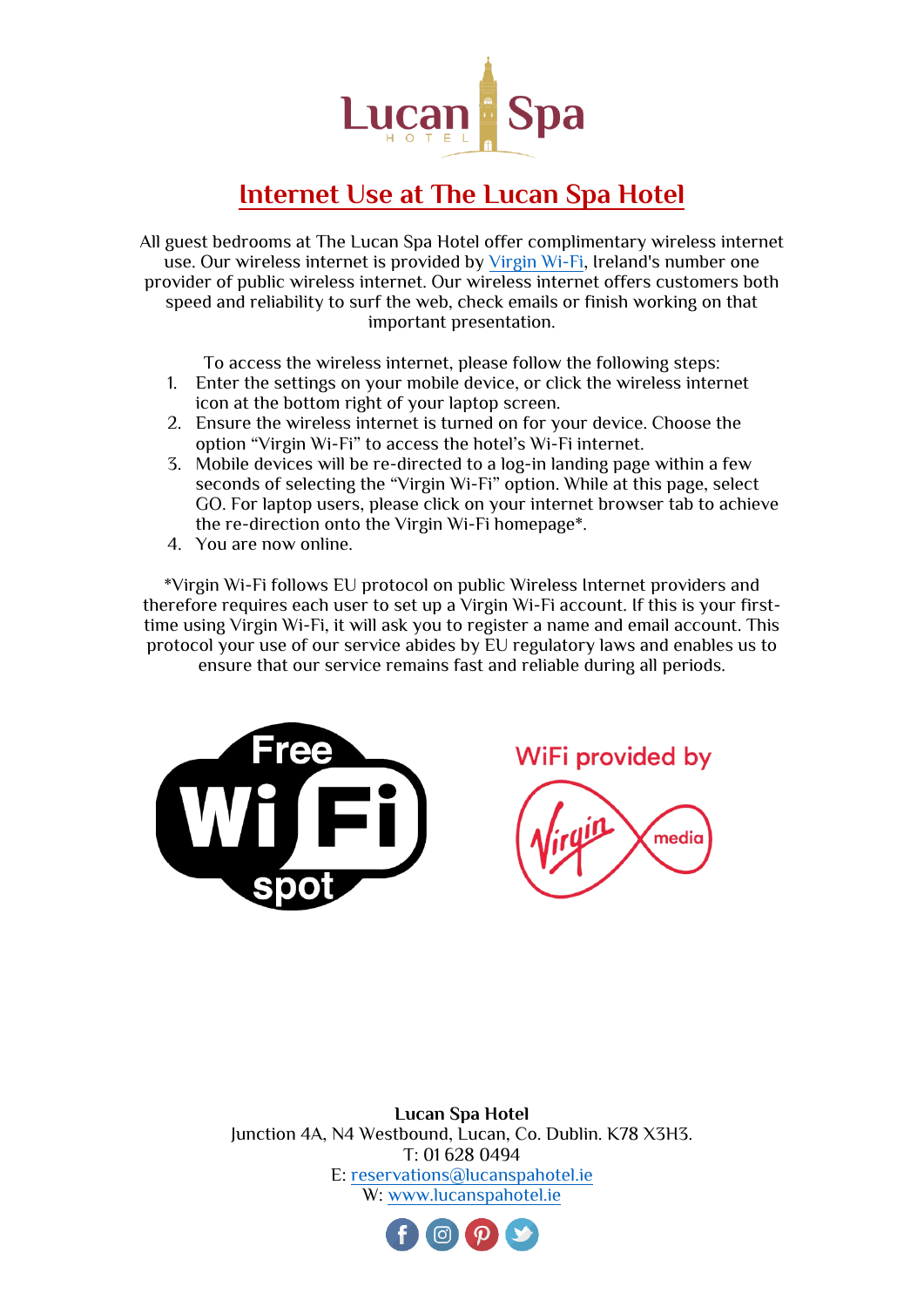

# **Useful Apps and Websites**

The following are useful websites and mobile/tablet applications when visiting Dublin.



**Visit Dublin App:** The official Visit Dublin App will show you a whole new way to see the city, with daily updates of what's happening in the city and special offers.



**Discover Ireland App:** Marketed as "Ireland in your pocket", the Discover Ireland App allows you to see what's going on all over Ireland and identifies all the tourist hotspots, in one easy to access place.



**Dublin Airport App:** This is very handy for live information on departures, arrivals, airport layout and other important information.



**XE Currency Converter App:** For immediate currency calculations and up-to-the-minute rates, this is a quick, simple app. The App contains over 180 worldwide currencies, useful for overseas tourists.



**Dublin Map and Walks App:** This handy app presents you several self-guided walks featuring the best of the city, from world famous attractions to hidden gems.



**Dublin Bus App:** The Dublin Bus App is a useful little tool for getting yourself around the greater Dublin Area. It also has a handy Events section where you can search for the top venues and events in Dublin.

FreeNow **App:** Don't want to bus it around town? Download the My Taxi App and order a taxi in a few clicks.



**Wi-Fi Finder App:** Gaining access to Wi-Fi while on your travels is always a top priority. This app shows you a bucketful of public wifi hotspots in your vicinity.

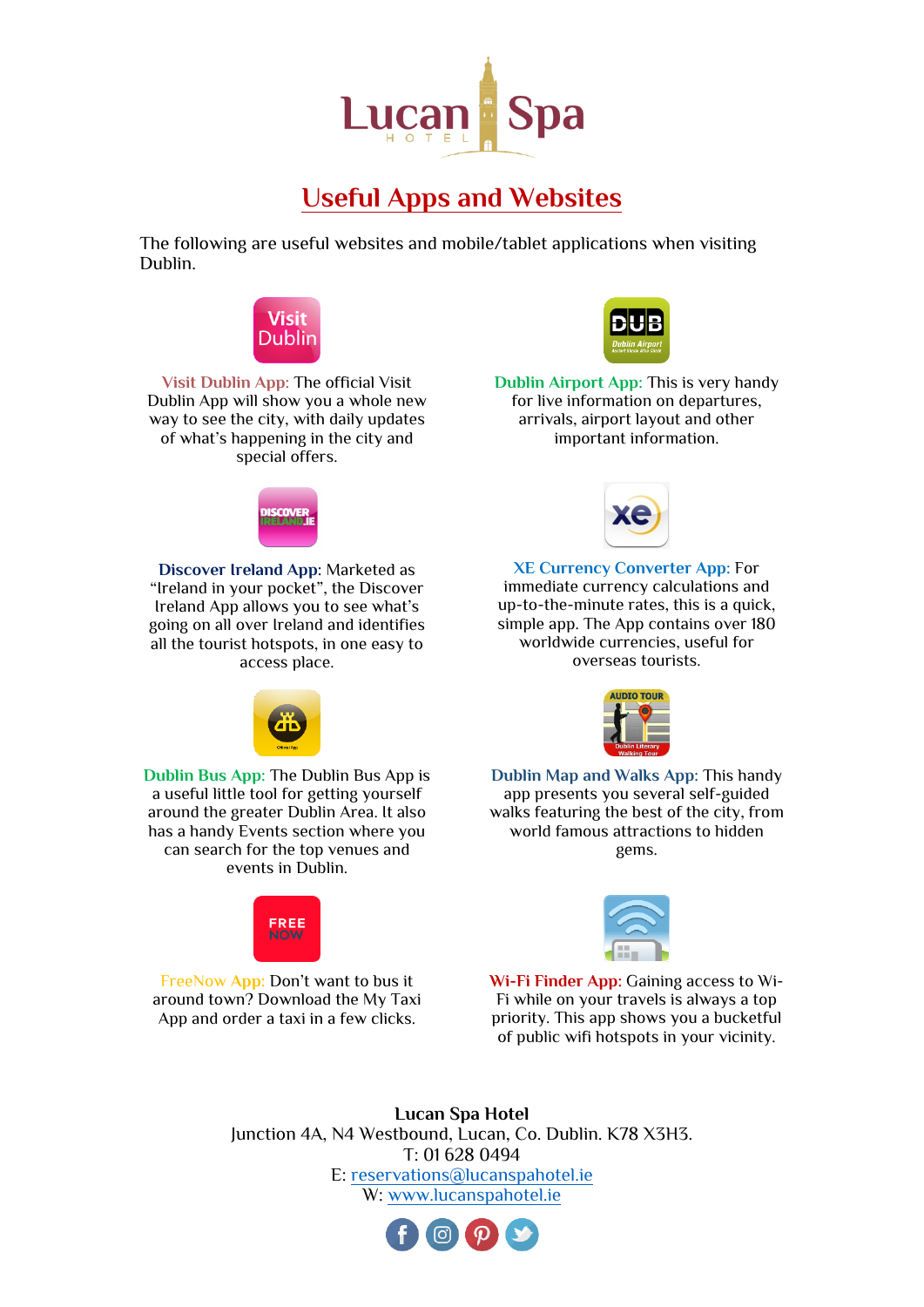

# **Shopping in Dublin**

### **Liffey Valley Shopping Centre**

Located just minutes away from the Lucan Spa Hotel on the N4, Liffey Valley Shopping Centre has a very large selection of shops, Marks & Spencers, Dunnes Stores, Next, and Boots to name but a few. The centre also houses Ireland's Largest Cinema Complex with 15 extra large screens. For more information on Liffey Valley, [visit their website here.](https://www.liffeyvalley.ie/)

### **Dundrum Shopping Centre**

Dublin's newest shopping centre is only a short journey from the hotel and is very easily reached. A wide range of shops including House of Fraser, Bershka and of course Michael Kors store you will be sure to find everything and more. To find out more, visit [Dundrum Shopping Centre website here.](https://www.dundrum.ie/)

### **Stephen's Green Shopping Centre**

Located just off Grafton Street. This is not just a shopping centre. It is an experience. Built in 1774 by Lord Powerscourt, it is one of the finest examples of Georgian Architecture open to the public. It houses a wide variety of boutiques and cafes. For more details, [visit the website here.](https://www.stephensgreen.com/)

## **Dublin City Centre**

Here you will find the famous Brown Thomas and Arnotts stores. Leave the car at the hotel and take a taxi or the bus into the centre of the city and take in the sights while enjoying that all important retail therapy. On return to The Lucan Spa, draw a nice hot bath or chill in The Ballyneety Bar over a glass of fine wine and bask in the glory of a fine day's shopping.



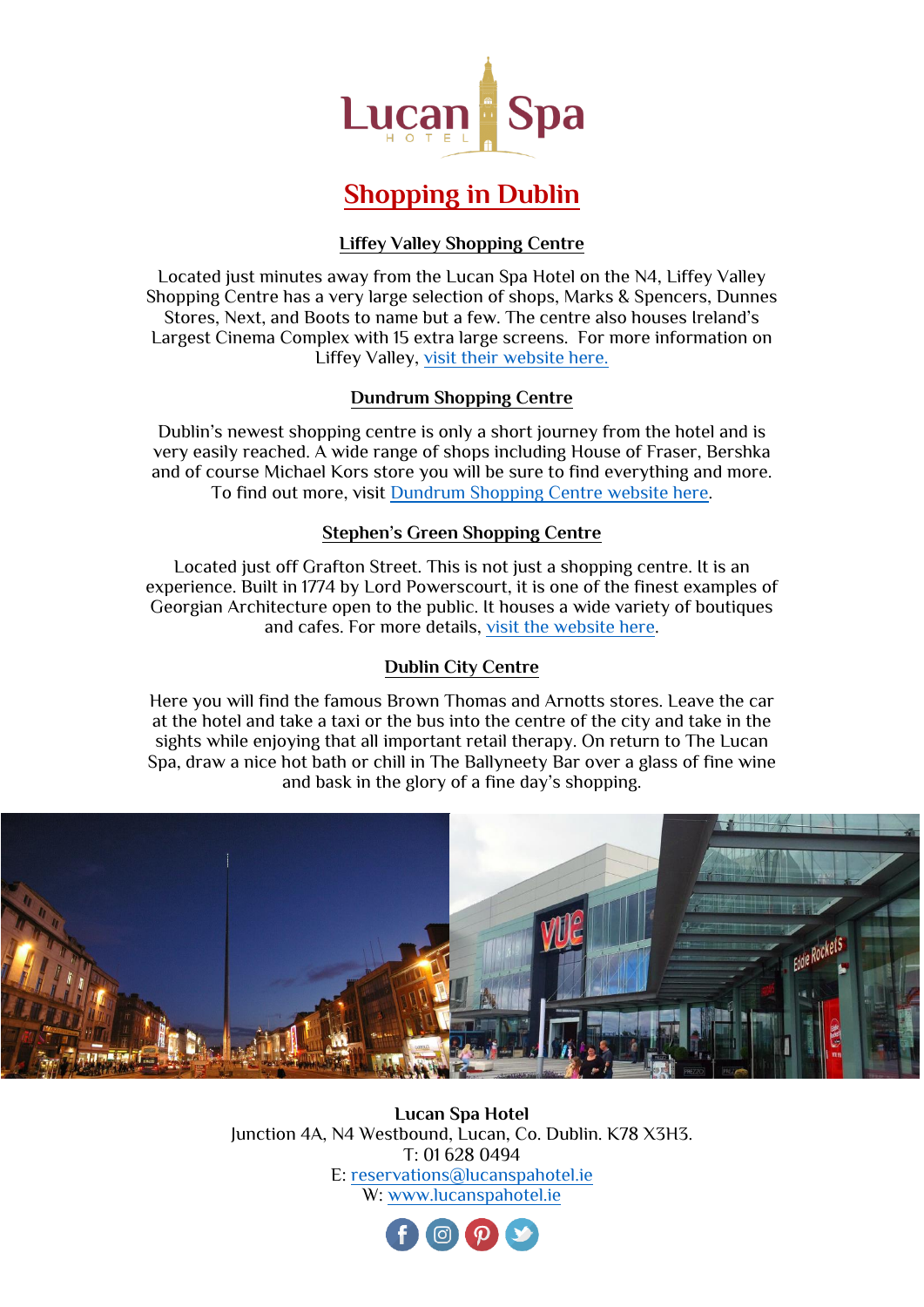

# **Lucan Village**

Lucan Village is a unique village that houses the Italian Embassy at Lucan House and is home to a beautiful and picturesque Demense on the Banks of the River Liffey. This pretty village is a mere 10-minute walk from the Lucan Spa Hotel and offers you the opportunity to take a stroll by the Griffeen River or watch the water cascade by at the Village Weir. Lucan Village is also home to a number of services and shops which may be of help to you during your stay.

### **Hair Stylists and Beauty Clinics**

[Paddy's Barber Shop, 5a Main St. Lucan](https://www.facebook.com/paddysbarbers/). Tel 01 621 9568. Deirdre Lawless Hair & [Beauty, Unit 1 Chapel Hill, Lucan. Tel: 01 621 7887.](http://deirdrelawless.com/) [Jewel Hair Studio. 12a Main St, Esker North, Lucan. Tel: 01 628 3650.](https://www.facebook.com/Jewel2HairDesign/) Peter Marks, Supervalu Shopping [Centre, Lucan. Tel: 01 624 1368.](https://petermark.ie/salon/lucan-shopping-centre/)

> **Banks** AIB: 01 628 2991 Bank of Ireland: 01 628 0601

**Post Office** Lucan Post Office, Centra, Main St. Lucan: 01 628 2320

> **Couriers:** Securispeed: 01 413 8100

**Doctors:** If you require medical attention, please contact our reception desk and we will call a doctor for you.

**Chemists:**

[Lucan Village Pharmacy, Main St. Lucan. Tel: 01 610](https://lucanpharmacy.com/) 0897 [Lloyds Pharmacy \(Beside Tesco Shopping Centre\): 01 601 0148.](https://lloydspharmacy.ie/)



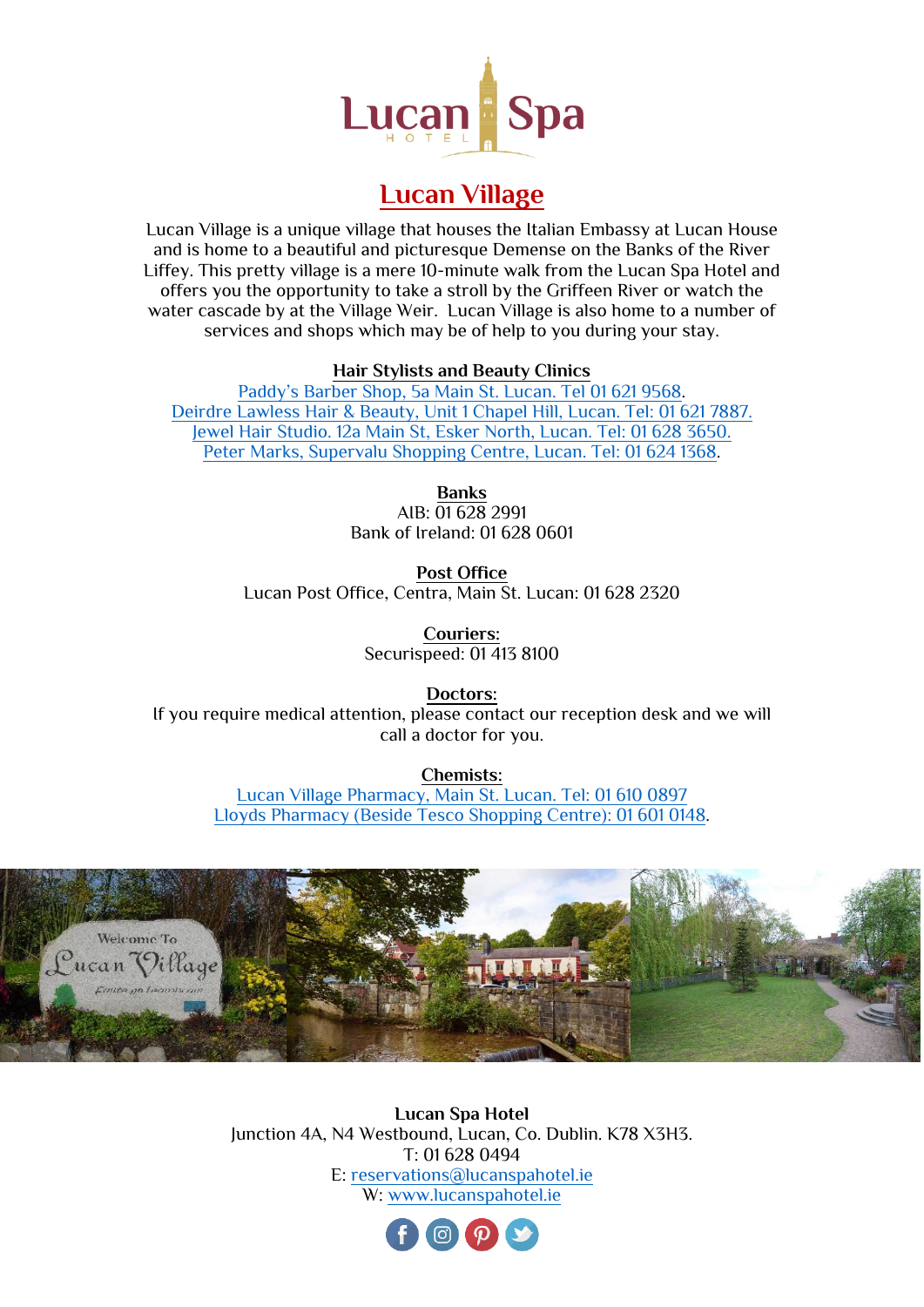

While we hope that your stay will be as relaxing as possible, we would ask that you take note of the following advice in Case of Emergency.

## **HOW TO SURVIVE A HOTEL FIRE**

When you arrive:

- 1) After going into your room turn around and go back into the corridor to check the nearest EXIT
- 2) Get a good mental picture of your room and put your key in the same place every time, so as you know where it is.
- 3) Find out how to open your window. You may want to close it in case of emergency.
- 4) When you leave the room, close the door behind you, but do not lock yourself out. You may need to return.

## **GETTING OUT IF THERE IS A FIRE**

- 1) If you wake up with smoke in your room, grab the key and head for the door on your hands & knees.
- 2) Check the temperature of the door, by placing the back of your hand (not the palm of your hand) against the door. If the door is hot, do NOT open it. If not, slowly open it and assess the conditions outside.
- 3) Still on hands and knees, crawl to the EXIT keeping to the side of the corridor.
- 4) When you begin to descend stairs, WALK down (please do not run) and hold onto the handrails tightly as you go. UNDER NO CIRCUMSTANCES SHOULD YOU USE THE LIFT.
- 5) If going towards, the roof, hold onto the handrails tightly otherwise people running down will knock you over.
- 6) When you reach the roof prop the door open and position yourself on the windward side of the building.

## **IF YOU ARE FORCED TO STAY IN YOUR ROOM**

- 1) Phone Reception (Dial 0) for help and put a wet towel around your nose and mouth.
- 2) If there is fresh air outside leave the windows open to vent out the smoke in your room.
- 3) Switch on bathroom vent (if installed) and fill the bath (if applicable) with water.
- 4) With your metal bin, bail water from the bath onto the door to keep it cool.
- 5) Wet some sheets or towels and stuff the cracks of your door to keep out the smoke.

### **Lucan Spa Hotel**